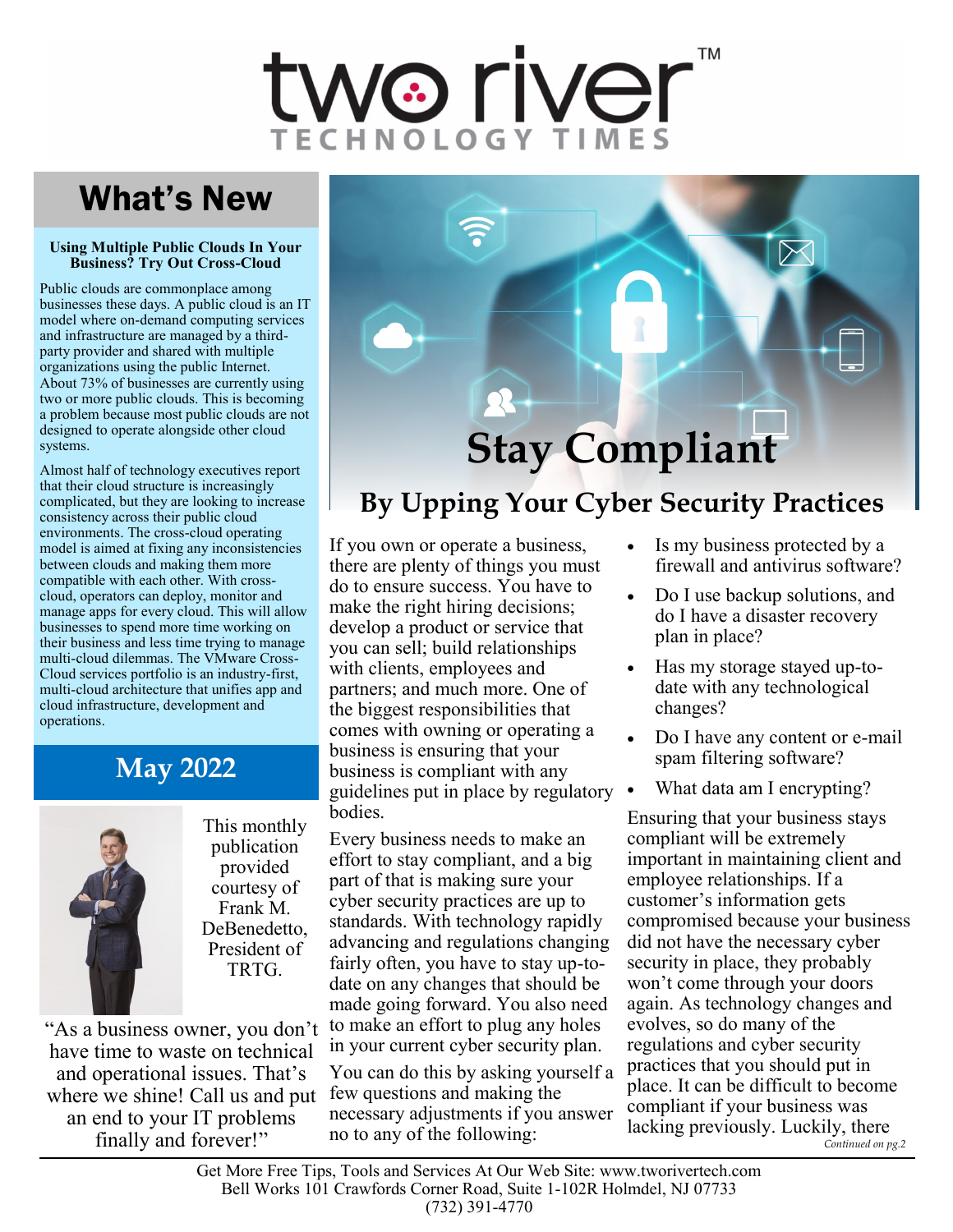#### *Continued from pg.1*

are a few steps you can take to help ensure that your business becomes and stays compliant with any regulating bodies.

First, you should document all of the consumer data your business holds. If a customer asks what information your business has collected on them, then you should be able to give them an honest answer. You might also be obligated

to share this information. By keeping and maintaining this information, you will be able to supply your customers with it if they ever do ask.

It can also help greatly to partner with a managed services provider

who manages IT needs since they will be able to perform routine IT data checks and work to better protect your customer and the private information within your business. MSPs go a long way toward helping all of your potential IT needs, but their usage when it comes to cyber security, protection and compliance should not be underestimated. Partnering with an MSP will help get your business on the fast track to becoming cyber-secure.

Another big part of ensuring that your business stays compliant is to introduce cyber security training for all of your employees. Did you know that 95% of cyberattacks start with human error? If your team has not bought into a cyber-secure culture or does not know the proper cyber security practices, you could be in some trouble. Make sure that cyber security training is part of your onboarding process and continue to train your employees throughout their tenure with your business.

## Cyber security and compliance work right alongside each other.

Once your employees are aware of the risks of cyber-attacks and have bought into a cyber-secure culture, it's time to upgrade your cyber security. One of the best things you can do for your business is to invest in regular software patching. Technology is ever-evolving, and we should make the necessary changes to ensure it continues to cooperate with our network and systems. Put

technology in place to cover these holes or partner with an MSP that can help take care of any lapses in your cyber security.

Additionally, you should invest in some content-

filtering software. There are plenty of toxic websites with nefarious intent that can wreak havoc on your cyber security if accessed by an employee on your network. Content filtering allows you to restrict certain websites. It also goes a step further by recognizing patterns in websites that have malicious codes and blocking those websites that might pose a risk.

Cyber security and compliance work right alongside each other. If you're trying to ensure that your business stays compliant, you need to buff up your cyber security practices. There are many methods you can take to do this, but if you're unsure of where to begin, give us a call. We would be glad to help you take the next steps toward creating a cyber-secure business.

#### **Do You Safeguard Your Company's Data And Your Customers' Private Information BETTER THAN Equifax, Yahoo and Target Did?**



If the answer is "NO" – and let's be honest, the answer *is* no – you are leaving yourself and your company open to massive liability, *millions* in fines and lost business, lawsuits, theft and so much more.

Why? Because you are a hacker's #1 target. They know you have access to financials, employee records, company data and all that juicy customer information – social security numbers, credit card numbers, birth dates, home addresses, e-mails, etc.

Don't kid yourself. Cybercriminals and hackers will stop at NOTHING to steal your credentials. And once they have your password(s), it's only a matter of time before they destroy your business, scare away your customers and ruin your professional and personal life.

#### **Why Not Take 4 Seconds Now To Protect Yourself, Protect Your Company And Protect Your Customers?**

Our 100% FREE and 100% confidential, exclusive CEO Dark Web Scan is your first line of defense. To receive your report in just 24 hours, visit the link below and provide us with your name and company e-mail address. Hopefully it will be ALL CLEAR and you can breathe easy. If your company, your profits and your customers are AT RISK, we'll simply dig a little deeper to make sure you're protected.

**Don't let this happen to you, your employees and your customers.** *Reserve your exclusive CEO Dark Web Scan now!*

#### **To request a Dark Web Scan, email kmarquez@tworivertech.com**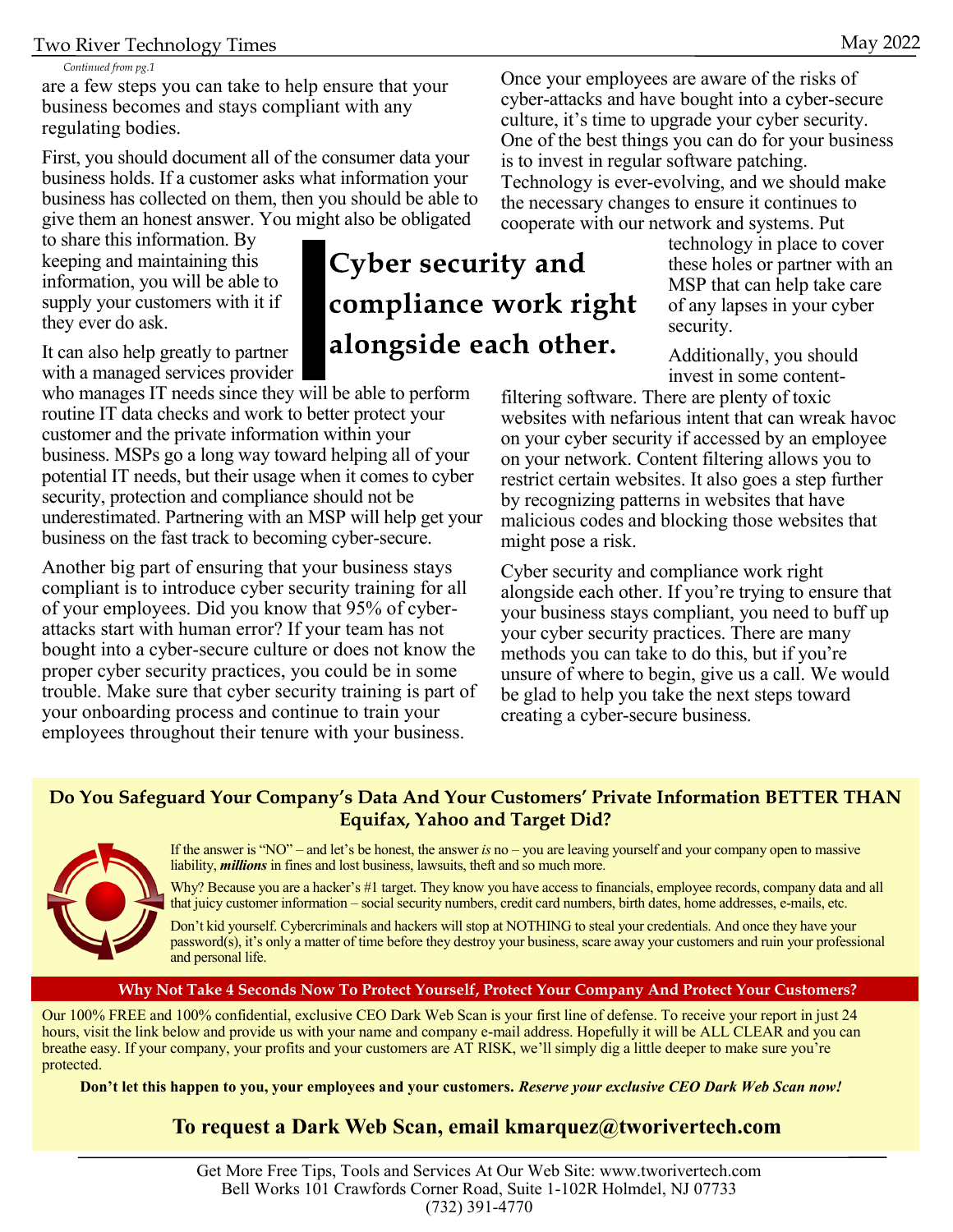## **Shiny New Gadget Of The Month:**



## **Bird Buddy**

Bird-watching from your home has never been easier. Bird Buddy is the newest development in the world of birdhouses. Bird Buddy looks like your normal birdhouse but has so much more to it. It has a built-in camera that will send a push notification to your phone whenever a bird is visiting. Bird Buddy comes standard with artificial intelligence bird recognition so you'll know exactly what types of birds visit your home. It's easy to install and can even be mounted to the outer walls of your house or on fence posts. It's built from incredibly durable materials; you won't have to worry about inclement weather or squirrels destroying your birdhouse. Bird Buddy is the most advanced birdhouse on the market and is available for pre-order now.

## **10 Habits To Ensure Equality In Your Hybrid Team**

Businesses across the country are switching over to hybrid work environments. If you're in this boat, you may be wondering how to keep things fair between your remote and in-office employees. Below you'll find 10 habits to implement that will create an equal environment for all of your employees.

#### **Change How You Track Productivity**

When you work in an office, many consider "working" to simply mean being in a work environment. If you have a hybrid team, you need to come up with a new system to track productivity. This measurement should be based on output and results.

#### **Standardize Your Meetings**

It can be awkward and frustrating for a remote employee who can't hear or see what's going on during a meeting due to poor camera angles or audio issues. It can help to have your entire team meet on Zoom rather than just those who are working remotely.

#### **Use Public Channels**

Use public channels like Slack or Microsoft Teams for communication between your team to ensure everyone is in the loop.

#### **Digitize Your Resources**

You need to have digital resources readily available for your remote team members because they can't simply ask their nearest coworker or check office records for information.

#### **Keep Remote And Office Workplaces Consistent**

You may have spent a lot of money designing your workplace, but you also have remote employees who may be working in cramped spaces. Make sure your design principles extend to your remote employees. This will help so that productivity, safety, training and brand representation will all remain consistent.

#### **Diversify Company Rituals**

Many businesses focus on creating a company culture, but this becomes difficult with remote



and in-office employees. You need to make sure your company and team-building rituals include everyone.

#### **Equal Rewards**

There should not be a difference between the rewards your in-office and remote employees receive. Make sure you are acknowledging your remote employees on public channels and sending them gifts or perks since they can't participate in team lunches.

#### **Coordinate Team Schedules**

If you have employees coming and going from the office at all hours of the day, communication can get fuzzy. Try to keep your departments' schedules lined up so people can still use one another as resources.

#### **Repeat Important Announcements**

Your remote employees will not be in the break room hearing about everything that's happening in the office. You need to keep them informed of any ongoing developments with the business or other major announcements.

#### **Seek Feedback**

You should always try to get feedback from your remote and in-office team members so you can make necessary adjustments. The experience needs to work for all of your employees, so feedback is critical.

By putting some of these tactics into action, your hybrid team will be working more cooperatively and efficiently than ever before.



## **Services We Offer**

*Cloud Services ~Managed Networking Services Cybersecurity ~ Hosted Voice over IP*